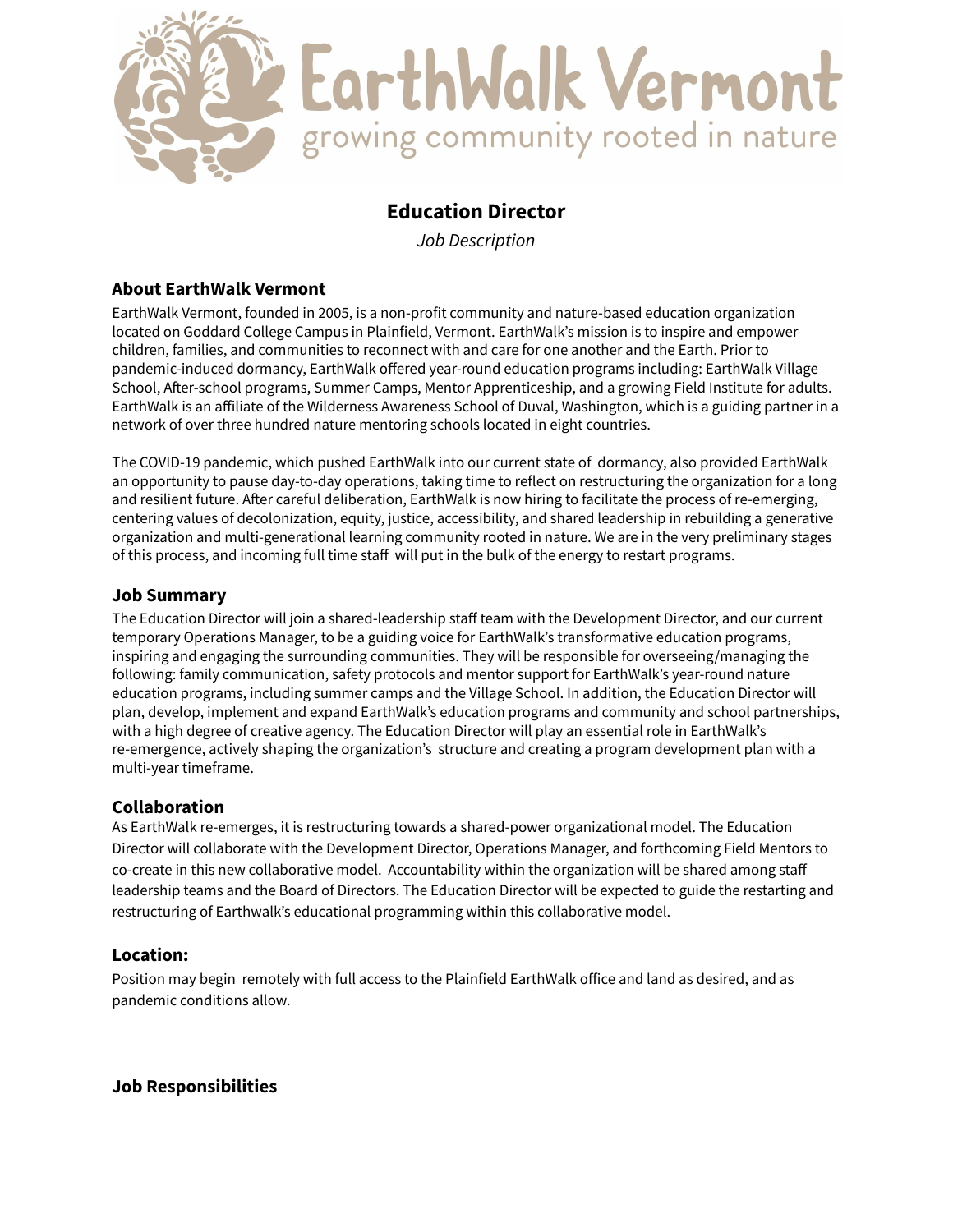

*Responsibilities may be adjusted or changed based on consent based decision making with the whole team.*

#### *Education Leadership*

- Maintain high-quality nature mentoring programs with integrity to EarthWalk past and future curriculum/model while incorporating decolonization and liberation practices.
- Mentor and support field staff
- Provide excellent communication with families regarding program-related topics, questions, and concerns
- Continually strengthen and expand EarthWalk's education programs and community and school partnerships
- Collaborate with the staff team to coordinate ongoing professional development opportunities including decolonization, equity, and inclusion, trauma informed practices, accessibility, child development, Nature Connection Network offerings, and more

#### *Program Administration*

- Develop and implement Covid-19 guidelines for all programming
- Update Mentor Manual and Staff protocol and policies
- Collaborate and communicate with staff to facilitate program registration
- Attend to incoming phone calls and email correspondence in a timely and effective manner
- Maintain program budgets, ensuring fiscal transparency and collaborative budgeting with Field Staff, Development Director and Board of Directors
- Purchase program supplies and equipment as needed

#### *Outreach*

- Collaborate with EarthWalk staff team on managing consistent and clear messaging/marketing to the communities we serve
- Manage all program recruitment efforts, including recruitment of campers, students and mentors, and mentors-in-training
- Provide excellent communications with EarthWalk's constituents including schools, businesses, and the community
- Conduct regular outreach for programs, including sending regular e-newsletters, creating and distributing flyers, updating programs on the website, placing paid advertisements, and posting regularly to social media to advertise programs and build visibility

#### *Program Development*

- Stay informed and collaborate in implementing Decolonization, Diversity, Equity and Inclusion practices in all program development efforts
- Lead the staff team in exploring, developing and implementing new (or renewed) education programs (ie: after-school, Coyote Kids (Sterling College Partnership) seasonal teen experiences, teen overnight camps, vacation camps, etc..)
- Create online EarthWalk curriculum to be prepared for continued Covid risk and hybrid digital and in-person learning opportunities to make EarthWalk more accessible

Board Collaboration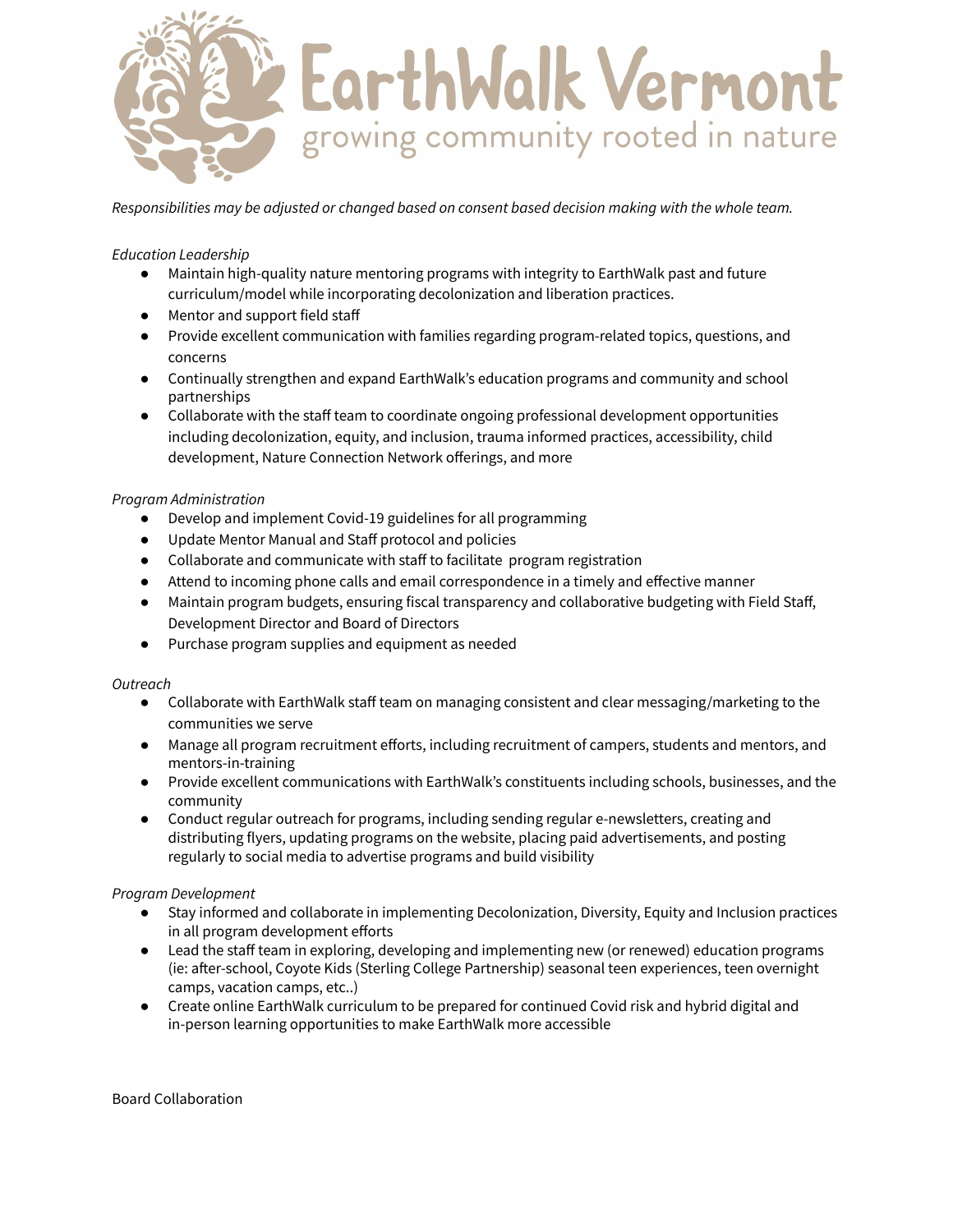

- Coordinate closely with the Board of Directors during the initial onboarding period to develop a work plan
- Attend weekly board meetings for the first month. Afterwards, attend at least one board meeting a month, with the logistics of this collaboration subject to change based on collaborative decision making.

# **Required Qualifications**

- A passion for children, nature, community and nature education
- 5 years of demonstrated experience as a professional in the field of nature education and community building, or other related fields
- An enthusiastic self-starter with the ability to see the big picture and prioritize tasks in service to organizational well-being
- Experience with facilitation, supporting other staff, and shared leadership structures
- Outstanding interpersonal communications skills and partnership building abilities
- Commitment to the principles and practices of Decolonization, Racial Justice and Accessibility, and a willingness to learn and integrate these practices into your work at EarthWalk
- Comfort with discomfort, failure and conflict.
- Excellent oral and written communication skills
- Ability to work independently, prioritize tasks and be self-motivated and organized
- Creativity, initiative, sense of humor, flexibility and team spirit
- Proficiency in Microsoft Office suite and Google Suite
- Comfort using a range of technological applications IE CampBrain, MailChimp, and others
- Familiarity with popular social media platforms including Facebook and Instagram, and ability to create effective content on these platforms
- Experience communicating with diverse groups of people, including donors, partners, foundations, coworkers, community members and collaborators
- Fiscal, personnel, and program management skills
- Experience in public relations and marketing
- Some administrative, supervisory and fundraising experience
- Reliable access to a private vehicle, and valid driver's license/driver's privilege card for occasional regional travel

# **Preferred Qualifications**

- An intention to live in this community and be with EarthWalk Vermont long-term
- Training in decolonization, equity, trauma-informed learning, social justice
- Previous Nature Connection Network affiliation
- Masters Degree *OR* equivalent life experience in related field (Education, Nature-based Learning etc)

# **Physical Requirements**